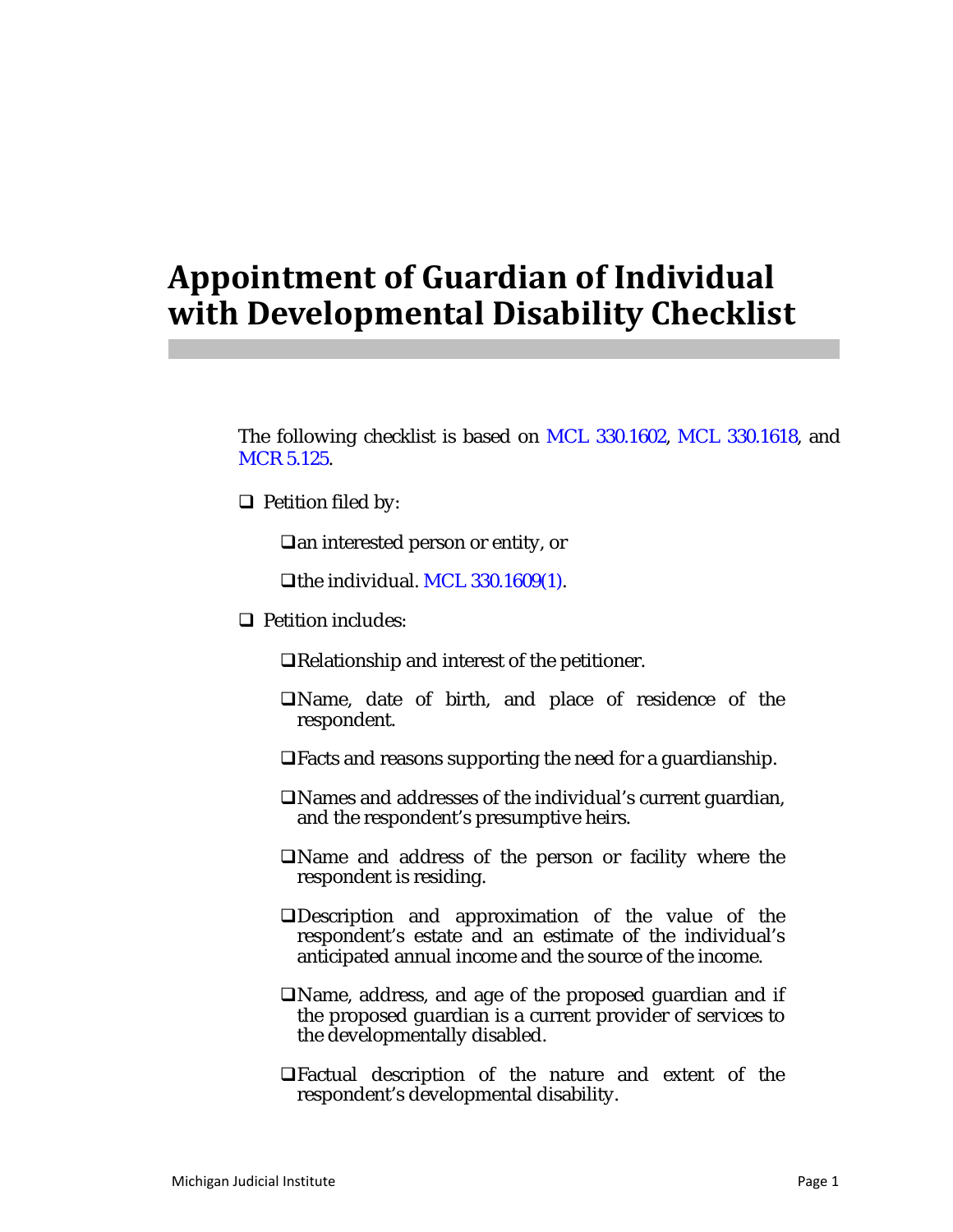Report regarding the alleged developmental disability. MCL 330.1609(1); MCL 330.1612(1).

- $\Box$  Appoint counsel if no appearance has been made. MCL 330.1615(1)-(2).
- □ Appoint guardian ad-litem, if necessary. MCL 330.1616.
- $\Box$  Schedule hearing. MCL 330.1614(1).
- $\Box$  Venue is proper. MCL 330.1614(2).
- $\Box$  Ensure proper notice has been provided. MCL 330.1614(3); MCR 5.125(C)(19).
- $\Box$  May permit use of videoconferencing technology in accordance with MCR 2.407, if requested by a participant or sua sponte.<sup>1</sup> MCR 5.140(A). "[I]f the subject of the petition wants to be physically present, the court must allow the individual to be present." MCR 5.140(C).
- $\Box$  Identify parties and interested persons. See MCL 330.1617(4).
- $\Box$  State case history.
- $\Box$  Opening statements (unless waived).
- $\Box$  Petitioner presents witnesses and evidence.
- $\Box$  Respondent presents witnesses and evidence.
- $\Box$  Inquire into nature/extent of general intellectual functioning of respondent. MCL 330.1618(1)(a).
- Determine extent of impairment in respondent's adaptive behavior. MCL 330.1618(1)(b).
- $\Box$  Determine respondent's capacity to care for himself/herself by making and communicating responsible decisions concerning his/her person. MCL 330.1618(1)(c).
- $\Box$  Determine capacity of respondent to manage his/her estate/ financial affairs. MCL  $330.1618(1)(d)$ .

 $1$  If videoconferencing technology is used, it must be "in accordance with the standards established by the State Court Administrative Office[,]" and the proceeding "must be recorded verbatim by the court." MCR 5.140(D).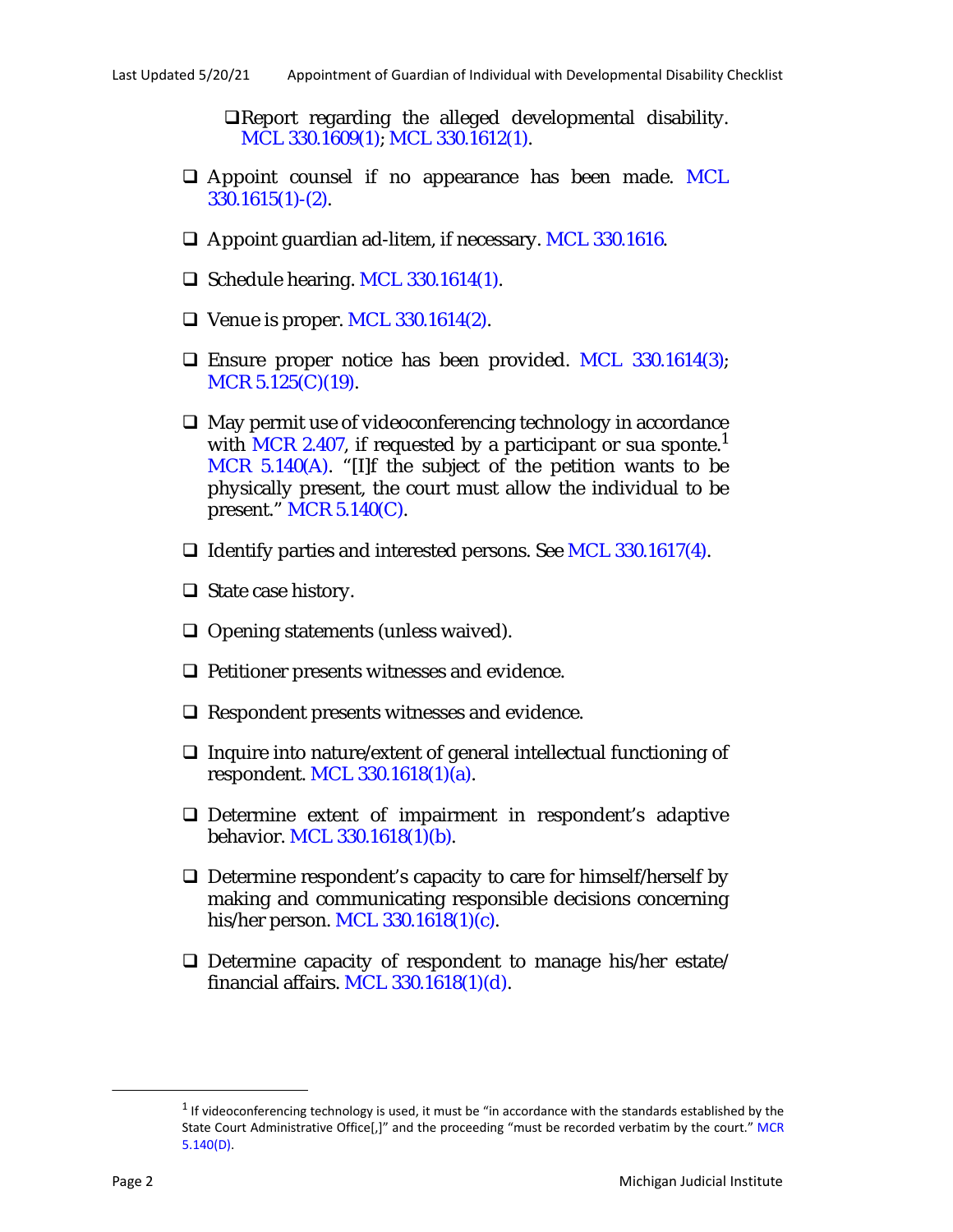- □ Determine appropriateness of proposed living arrangements of respondent and determine whether it is the least restrictive setting suited to respondent's condition. MCL 330.1618(1)(e).
- $\Box$  If respondent is residing in a facility, specifically determine the appropriateness of the living arrangement and determine whether it is the least restrictive suited to respondent's condition. MCL 330.1618(1)(f).
- $\Box$  Make a reasonable effort to question respondent regarding his/ her preference as to who should be appointed guardian. MCL 330.1628(2).
- $\Box$  Make findings:
	- Finds whether by clear and convincing evidence respondent is developmentally disabled and requires guardianship services. MCL 330.1618(4)-(5).
	- $\Box$  If guardianship is supported by evidence, further find by clear and convincing evidence whether respondent is totally/partially without capacity to care for his/her person/ estate as to the following necessary tasks, responsibilities, or judgments, but is otherwise legally competent and has the capacity to perform in other areas. MCL 330.1618(4)-(5); MCL 330.1620.
	- Find least restrictive living arrangement suited to respondent's condition. MCL  $330.1618(1)(e)$ -(f); MCL 330.1623.
	- **If appointing an agency directly providing services to** respondent, find that there is no qualified, suitable individual or agency willing to act as guardian and the appointment of an agency directly providing services to individual is necessary at present. MCL 330.1628(1).]
- $\Box$  Order that petition is granted/denied.
- **If granting petition**, appoint plenary/partial guardian (if partial, set out specific powers).
- $\Box$  Make a reasonable effort to orally inform respondent of his/her right to request the guardianship be dismissed/modified at any time, and provide written notice regarding rights and procedures. MCL 330.1634.
- $\Box$  State duration of guardianship (no longer than five years if partial). MCL 330.1626.